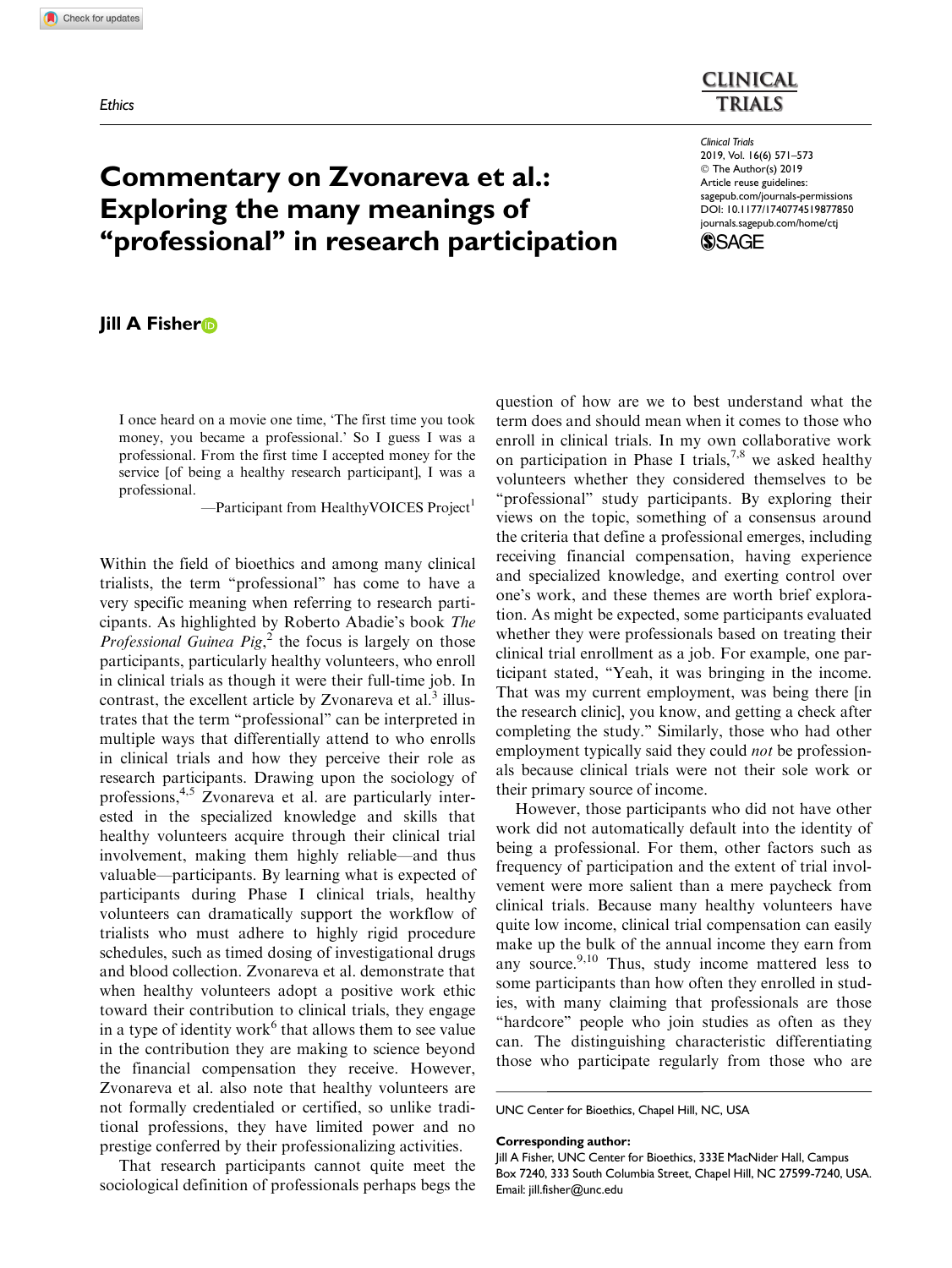professionals often came down to how far people would travel to enroll in studies.<sup>11</sup> For example, one participant explained,

These guys travel. All of them that are pros, they travel all over the United States. Me, I only been to three places over here [in my region] ... These guys, they get on planes, and they still might not get in [the clinical trial]. You gotta be a pro to do that and keep that going.

Experience and knowledge were also critical pieces of how healthy volunteers determined who should be considered professional participants. Having been enrolling in studies over a long period of time was a piece of the equation, but more important was the individual's comfort with the clinical trial process. This idea particularly comes across in the words of one participant:

[Initially,] I was nervous as shit ... and I asked a thousand questions. ... You know, I was a rookie. I was wet behind the ears, you know, [laughs] it was before I turned professional. ... But as time went on and I started doing more studies, I got used to it, and I got used to how everything works and needles and getting stuck—you know, blood draws and all that. ... It just became part of being at the [research] facility. I already knew, you know, what was going to happen, so ... I was not as nervous.

Part of this experience was also taking on the role of guiding or socializing new healthy volunteers to the clinic routines. Some participants claimed that they became so familiar with the operation of clinical trials that they could practically work as research staff at the clinics. As the quote above illustrates, professional participants are those who might be more comfortable with clinical trial risks but they also asserted that professionals have the knowledge to choose less risky studies. Even more importantly from the perspective of healthy volunteers, professionals know how to improve their chances of qualifying for the next clinical trial. For example, a participant asserted,

When you're [a] professional, you're trying to make sure you're making [i.e., qualifying for] these studies. ... You know, [you] find out, "Okay, your iron was too low." "Hmm, well, why is my iron low?" And then you start researching. That's when you start being professional, because now you're trying to make sure you actually make the study every time and not even have to worry about any [blood] levels or anything, you know? ... That took time, you know, in learning and observing and asking questions.

This kind of knowledge about their bodies and what is required to qualify for a study certainly can be seen through the lens of professions in which individuals gain experience and expertise over time in their field, even for research participation.

Of course, healthy volunteers cannot fully control their research participation in that they are subject to the availability of studies and cannot always regulate their physiological state in order to qualify for new studies. This issue of control was a part of healthy volunteers' perceptions of whether or not one could ever be a professional participant. For those who felt they could exert control over their participation, they were more likely to identify as professionals. For example, a participant who claimed this label said he did so because,

You're an independent contractor, for one thing ... [and] you can turn down a study any time. You can turn it down when you screen, just say, "No, I don't want it," after being consented. ... You can actually be entered in, and at the last minute ... before they put the needle in you or [you] take the pills, and [you can] say, "No, I don't want to do it.'' So that's your power that you have with that.

Despite healthy volunteers' engagement with the term ''professional,'' the question of semantics arises. Specifically, what term or terms do healthy volunteers themselves prefer to use when referring to their own status as research participants? While ''professional'' certainly came up unprompted over the course of interviewing healthy volunteers, the term to which they seemed to gravitate more was "veteran." This alternative framing of their experience through what one could see as a military analogy downplayed the financial dimension in their identity construction. One participant described his preference for the term: ''A veteran means like old-school ... We just call 'em 'veterans'' cause they've been through it and they know all the routines and so when they go through it [a study], they know it's a cinch.'' One participant rejected the term "professional" because of the unwarranted prestige he thought it conveyed to research participation:

I never thought, "Oh yeah," you know, "I'll do one [study] after another, and I'll make this my life's purpose. [sarcastically] I am a professional drug trial participant." ... [sarcastically] I can see myself with my cape, you know, flying around and stuff. No, I never thought of that. [sarcasti- $\text{call }$  "Oh, my parents are proud of me. I'm a guinea pig." ... No, but, I mean, like, people put themselves on a pedestal and be like, "Oh, I'm a professional." [sarcastically] Yeah. Not from participating in drug studies. Definitely not.

Returning to Zvonareva et al.'s<sup>3</sup> article, attention to the positive work ethic that research participants might bring to their clinical trial involvement is much needed.